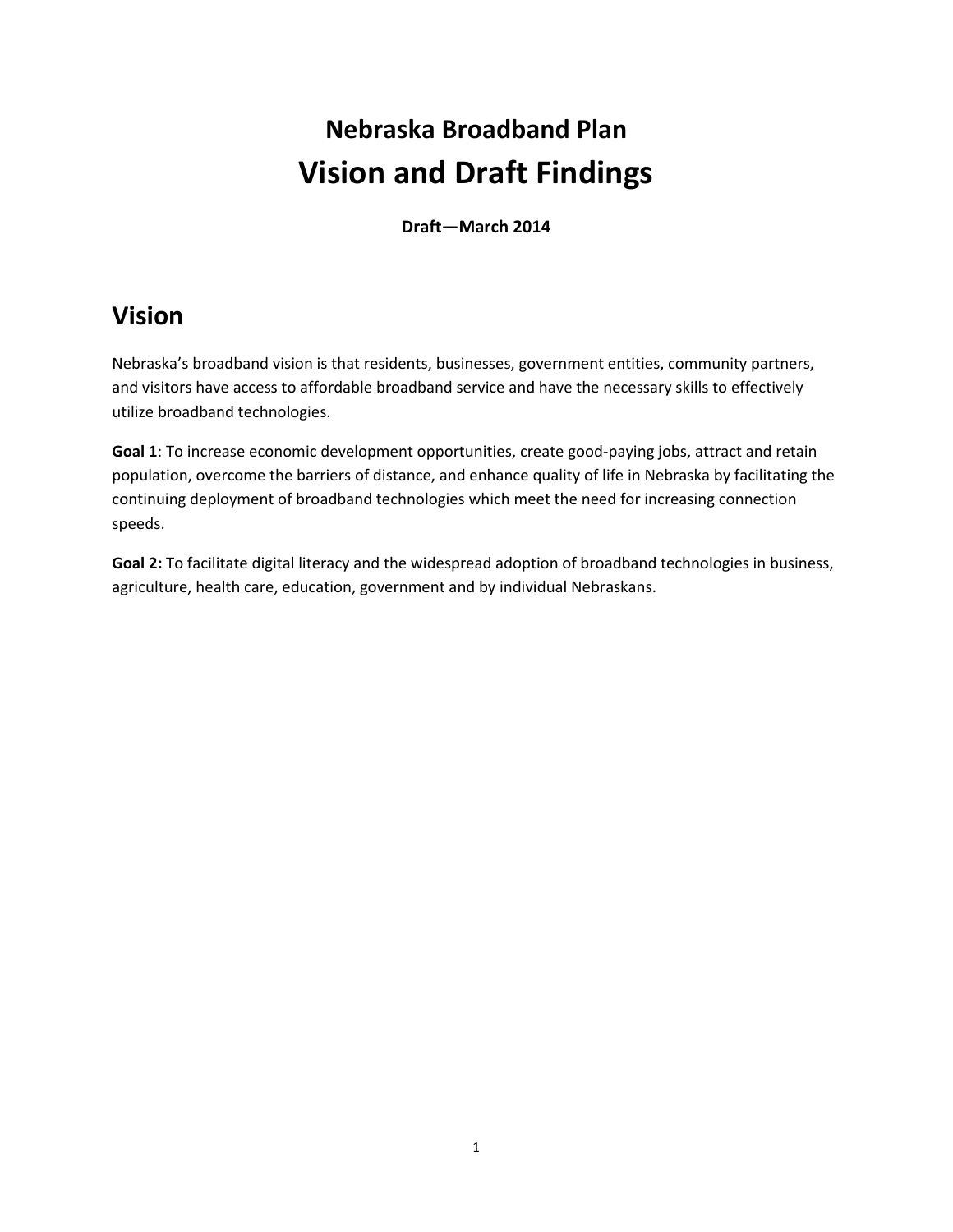## **Broadband Availability**

#### **Broadband is available to nearly all Nebraskans.**

 Broadband at download speeds of greater than 3 Mbps and upload speeds greater than .768 Mbps is available to 99.2% of Nebraskans. Nebraska ties for  $24<sup>th</sup>$  on this measure according to the federal broadband map (www.broadbandmap.gov).<sup>1</sup>

**Broadband availability in Nebraska improved between 2010 and 2013 as shown on the following map from the Nebraska Broadband Map [\(broadbandmap.nebraska.gov\)](http://broadbandmap.nebraska.gov/). Some areas of the state remain unserved, however.** 



 $\overline{\phantom{a}}$ 

<sup>&</sup>lt;sup>1</sup> Data from [www.broadbandmap.gov](http://www.broadbandmap.gov/) as of June 30,2013.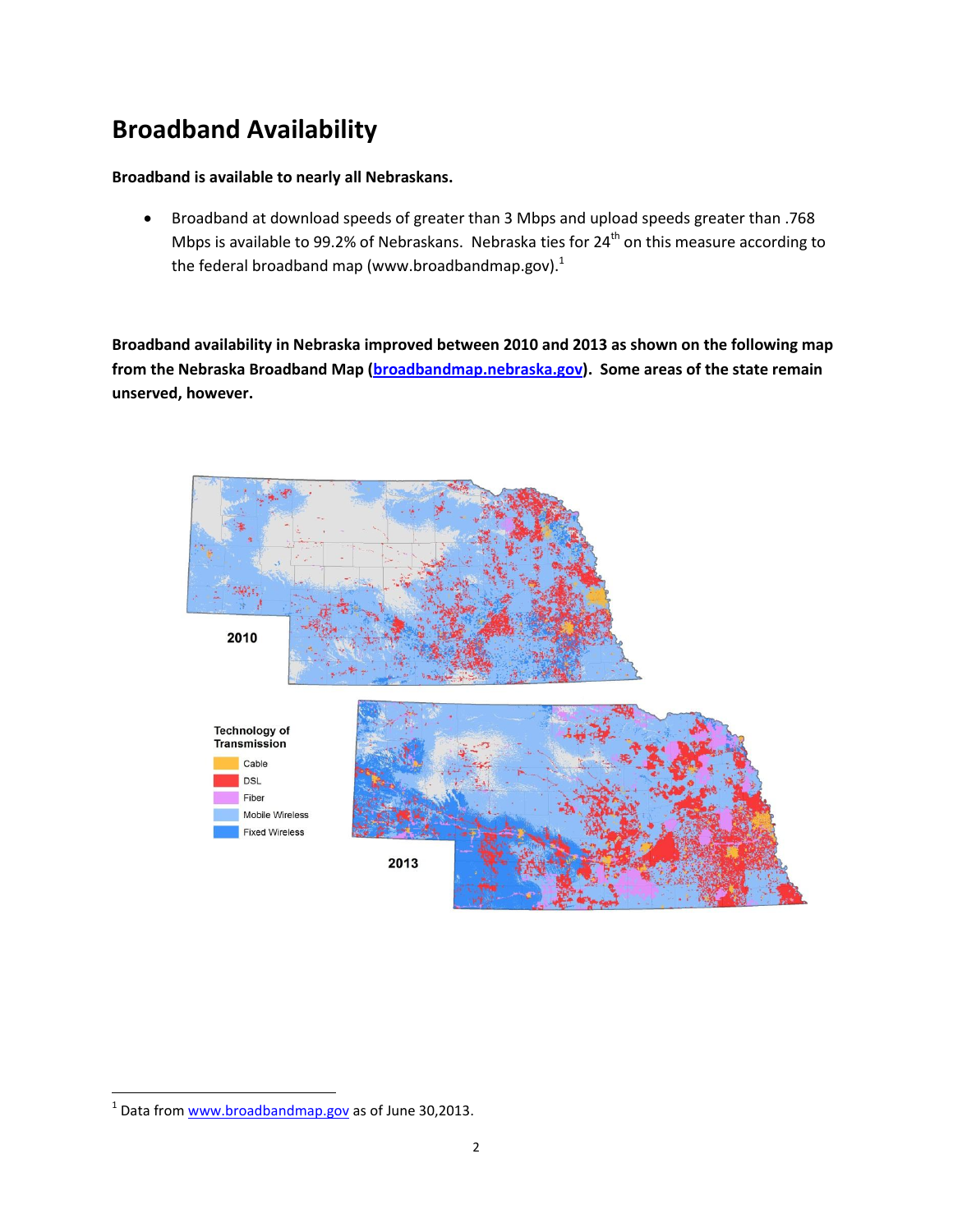**Nearly all Nebraska businesses have broadband access, and 75% of businesses are satisfied with their broadband service.<sup>2</sup>** 

- Approximately 65% of respondents taking the speed test had download speeds of at least 6 mbps. In comparison, approximately 25% had upload speeds of at least 6 mbps.
- Speed test results from metropolitan areas were higher than speeds from non-metro areas.
- Just over a quarter of respondents taking the speed test had upload speeds of less than 768 kbps. Slow upload speeds may limit the adoption of higher level applications which involve the creation and sharing of information electronically.
- Speed test results show significant differences between technologies, with fiber providing the fastest connection speeds. Fixed wireless, cable and T1 connections formed the second fastest tier of services. DSL, mobile wireless, and satellite connections recorded the slowest speeds.
- Most businesses in Nebraska are accessing the Internet through cable (29%), DSL (24%) and fiber (19%) connections. Small enterprises (less than 20 employees) are more likely to use DSL and fixed wireless. Fiber and T1 connectivity is far more common among large enterprises.
- A small percentage of businesses use dial-up (0.3 percent) and satellite (1.8 percent) as their primary connections. These are predominately very small businesses.
- The monthly expenditures of Internet connectivity increase with business size. Over 76 percent of very small establishments (1-9 employees) spend less than \$150 per month, while almost 50 percent of establishments with 250 or more employees spend \$2,000 or more per month.
- Fiber is considered the most reliable technology. Satellite was assessed as the least reliable, with 54 percent of respondents with satellite service reporting frequent or occasional problems, followed by mobile wireless

#### **Network Nebraska-Education has enabled the exchange of video distance learning classes and decreased the cost of commodity Internet for participating K-12 entities.**

- Over 270 entities participate in Network Nebraska-Education, including:
	- o 94% of K-12 public school districts
	- o 100% of Educational Service Units
	- o 100% of the University of Nebraska campuses
	- o 100% of state colleges
	- o 100% of community colleges
	- o 100% of tribal colleges

l

- o 50% of private colleges/universities
- o 3% of private K-12 schools

 $^{2}$  Nebraska Broadband eSolutions Benchmarking Report: Utilizations and Impacts of Broadband for Nebraska Businesses is available at broadband.nebraska.gov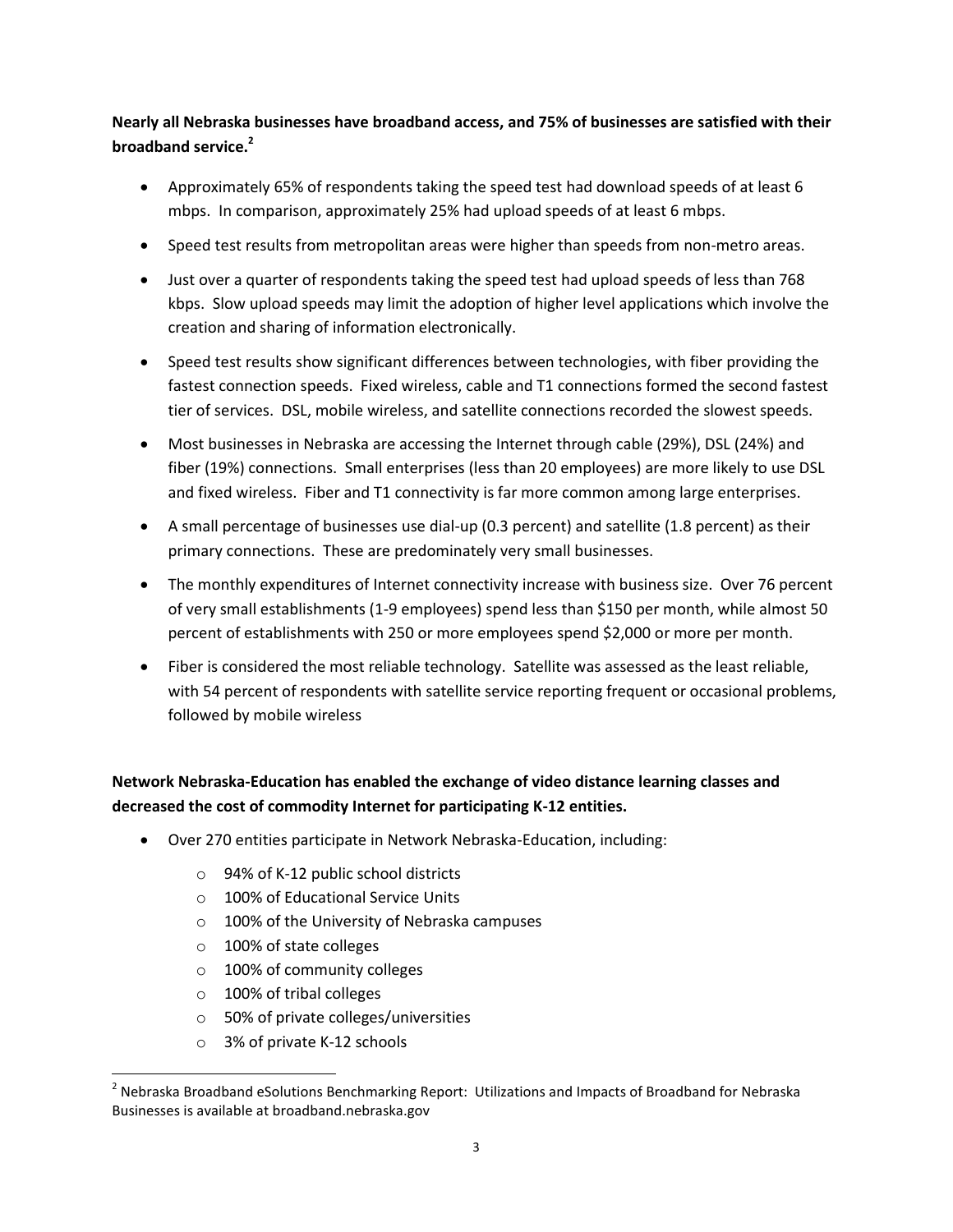- Since 2007, Network Nebraska has been able to lower the unit cost of commodity Internet by 99% for its members
- Nebraska K-20 education now enjoys one of the lowest unit costs for commodity Internet in the entire country.
- The deployment of 1:1 computing devices in schools and the migration to digital content and online assessments are significantly increasing broadband utilization by schools.

#### **The Library Broadband Builds Nebraska Communities BTOP grant significantly improved the capacity of libraries in Nebraska to provide public access to computers and broadband.**

- A total of 129 libraries received 168 broadband upgrades, including 34 upgrades to fiber and two to faster fiber. The average Internet speed of all 147 participating libraries moved from 3.8 mbps at the start of the project to 19.7 mbps on Sept. 30, 2013.
- As of the end of the grant in September 2013, 8 participating libraries had broadband speeds of 100 mbps or greater, 13 had speeds between 35 and 99 mbps, 36 had speeds between 11 and 30 mbps, 46 had speeds between 5.6 and 10 mbps, and 44 had speeds between 1.5 and 5.5 mbps.

**The Nebraska Statewide Telehealth connects nearly all of the state's hospitals and all of the state's public health departments.** 



**As more hospitals, physicians, and other health care providers participate in health information exchange through NeHII or eBHIN, the demand for reliable broadband will likely increase.**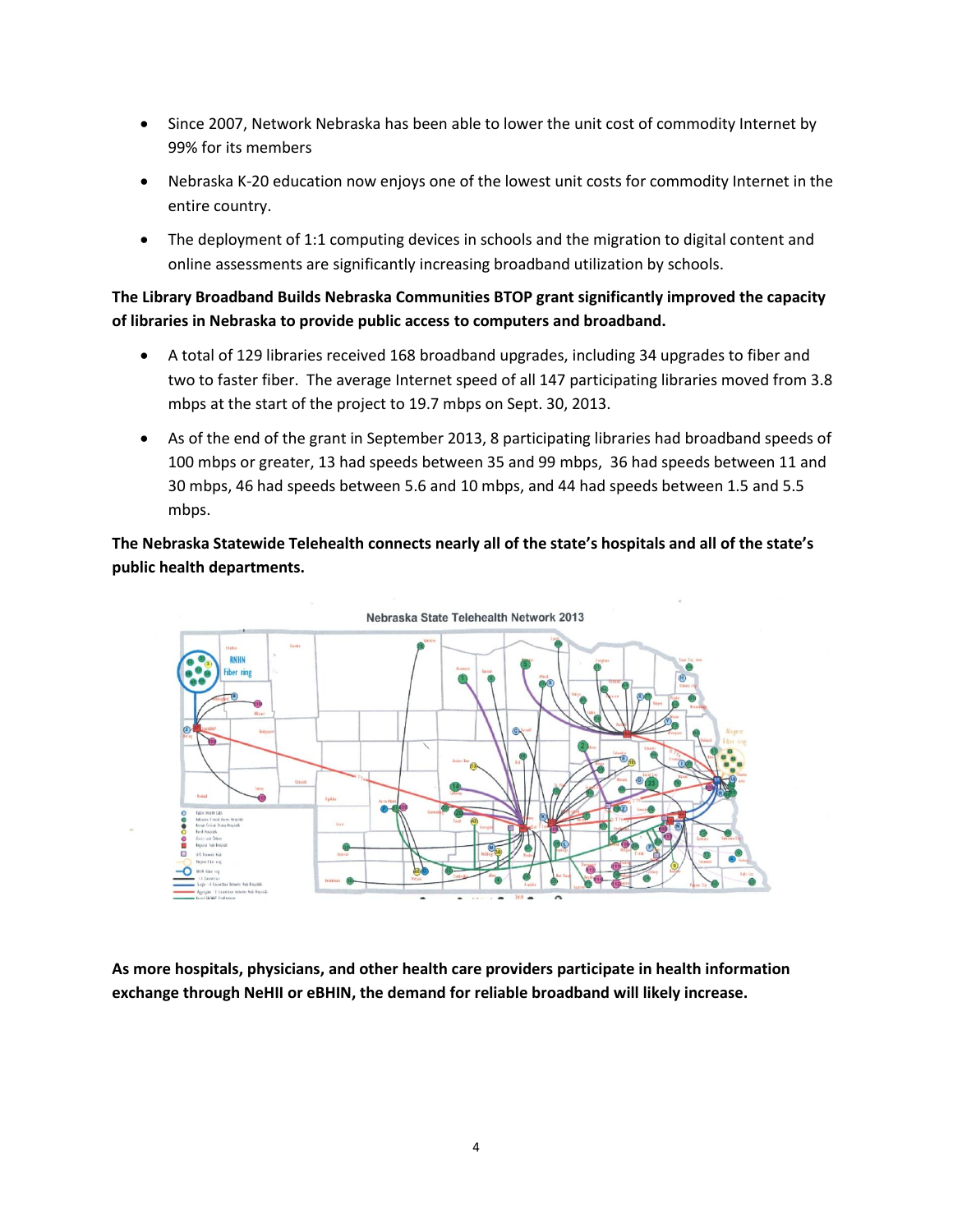#### **Mobile connections are becoming increasingly important to residents and businesses.**

- The number of mobile broadband connections is increasing nationwide, with the number of mobile connections nearly equal to the number of fixed connections. At the end of 2012, there were almost 65 million fixed and 64 million mobile connections in the United States with download speeds at or above 3 Mbps and upload speeds at or about 758 kbps, up from 51 million fixed and 31 million mobile connections in 2011. $3$
- Over 88 percent of Nebraska businesses use some form of web-enabled mobile device, with 84% using a web-enabled laptop computer, closely followed by web-enabled mobile phones (81.3%). 4
- Mobile coverage may be challenging for some residents in rural Nebraska. Anecdotal reports indicate that some residents need to subscribe to two providers of mobile cellular services in order to have the coverage they need locally.
- Mobile coverage limitations in rural areas of Nebraska may impact the adoption and utilization of some precision agriculture technologies which rely on mobile broadband services.

 $\overline{\phantom{a}}$ 

 $3$  FCC Report: Internet Access Services: Status as of Dec. 31, 2012 available at <https://prodnet.www.neca.org/publicationsdocs/wwpdf/122413report.pdf>

<sup>&</sup>lt;sup>4</sup> Nebraska Broadband eSolutions Benchmarking Report: Utilizations and Impacts of Broadband for Nebraska Businesses is available at [http://broadband.nebraska.gov](http://broadband.nebraska.gov/)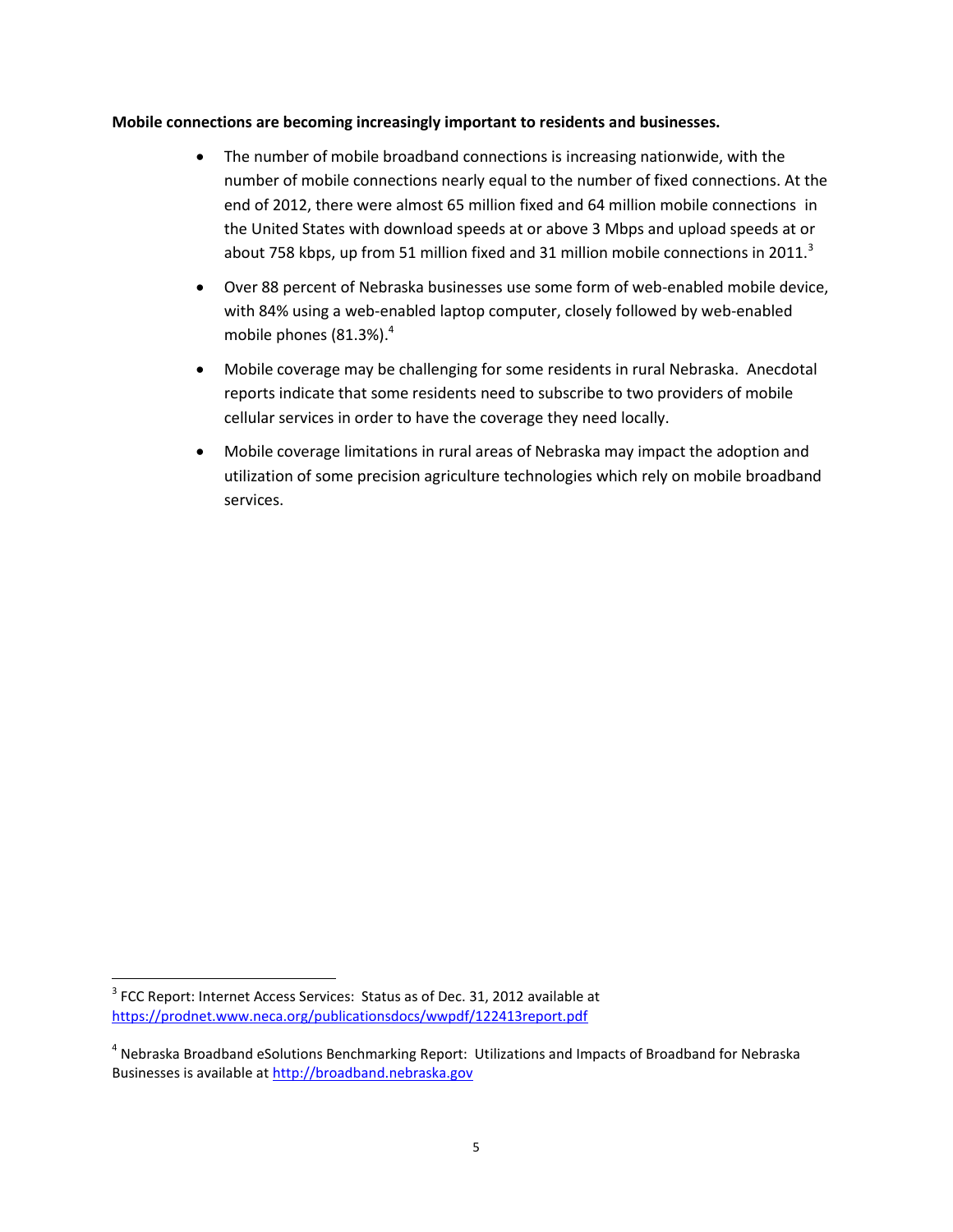## **Broadband Utilization**

### **Broadband Use by Nebraska Businesses**

In Sept. 2013, the Nebraska Broadband Initiative partnered with Strategic Networks Group (SNG) to conduct a survey of Nebraska businesses on their use of broadband technologies. The findings are summarized below:

#### **Broadband Utilization and Impact**

#### **Nebraska businesses are creating jobs and increasing revenue through the use of broadband applications.**

- Broadband use is having a positive impact on jobs, with 364 respondents reporting a net increase of 654 jobs due to using the Internet. Over 50% of net jobs reported by respondents were attributed to use of the Internet.
- Broadband use is also having a positive impact on business revenue with typical respondents reporting 25 to 45 percent of revenue from the Internet.
- Cost savings of 4 percent were reported by respondents.

#### **Nebraska businesses on average are utilizing 13 Internet applications and processes.**

- Over 85 percent of businesses use the Internet to purchase goods and services online.
- Over 60 percent of organizations sell goods and services online and over 53 percent deliver services and content online.
- The two areas with lowest current utilization (service delivery and rich media content) also have the highest level of planned use.
- 55% of respondents are using cloud services with another 17% actively considering using cloud services. Access from any location was cited as the biggest driver for the adoption of cloud services.

#### **Mobile devices and access are becoming increasingly important to Nebraska businesses.**

 Over 88 percent of organizations use some form of web-enabled mobile device, with 84% using a web-enabled laptop computer, closely followed by web-enabled mobile phones (81.3%).

#### **Broadband availability is impacting business location decisions.**

 Over 50 percent of businesses say that the availability of broadband services was essential or very important for selecting their business location, and 83 percent say that broadband is essential or very important for remaining in their current location.

#### **Broadband utilization varies by employment size, region and community size, and industry.**

Broadband utilization increases with employment size.